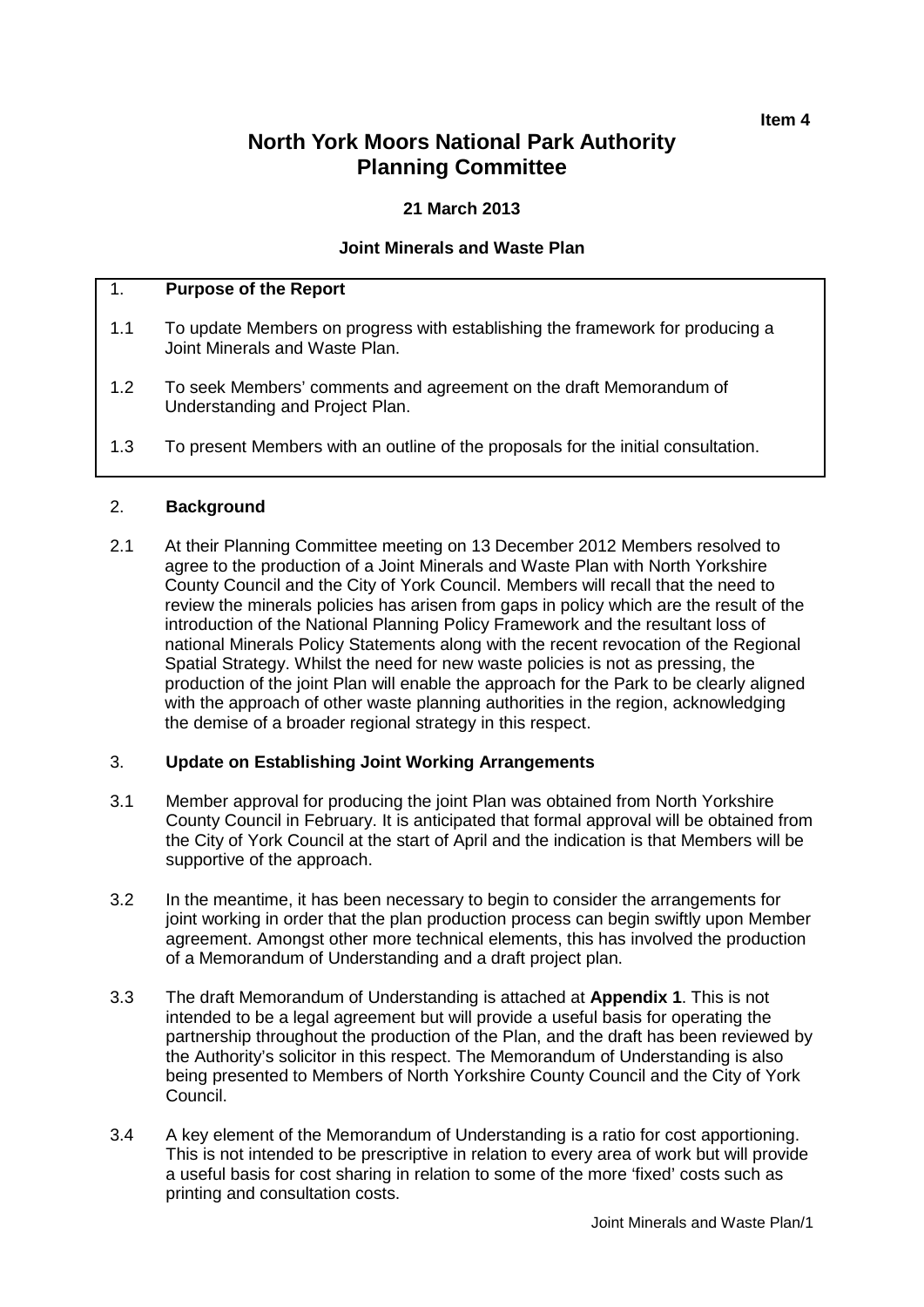Other costs which may be subject to more influence from the issues arising during plan production, such as the need for additional evidence or the cost of the Examination, will be apportioned depending upon the circumstances. It is considered that a 20% share for the National Park Authority is an appropriate balance between considerations of population versus geographical size, alongside acknowledgement that the production of a joint Plan will provide cost savings overall and enable the Authority to tap into the minerals and waste expertise present within North Yorkshire County Council. In terms of sharing of staff time, a meeting between officers was held in December where tasks relating to the initial consultation were divided amongst the three Authorities.

- 3.5 A draft Project Plan has been drawn up by all three Authorities and is attached at **Appendix 2**. This envisages that the Plan could be adopted by the end of 2015. The Project Plan assumes that a joint Member Committee will be established. The Project Plan will need to be reviewed as Plan production progresses to address any unforeseen delays. Members should note that any purdah restrictions arising from the upcoming County Council elections may result in the initial consultation needing to be delayed until later in May.
- 3.6 Officers have been investigating the potential for establishing a joint Committee as a more efficient way of securing the involvement of Members throughout the process. Legislation does not provide a clear steer as to whether a National Park Authority may be involved in such a Committee and clarification is currently being sought from the Department of Communities and Local Government. Members will be updated at the Planning Committee meeting.

# 4. **Regulation 18 Consultation**

- 4.1 The Town and Country Planning (Local Planning) (England) Regulations 2012 set out the requirements in relation to plan preparation. Regulation 18 requires the local planning authority to notify relevant organisations or individuals about the intention to prepare a plan and to invite comments on what the plan should contain.
- 4.2 It is proposed to produce a short leaflet which can be sent (via post or email) to everyone on each of the Authorities' databases. This will explain the purpose of the Plan and ask consultees for their thoughts on what should be included. The consultation will be publicised to the wider public through the use of measures such as press releases, posters and social media.
- 4.3 Section 33 of the Localism Act sets out requirements in relation to the Duty to Cooperate. Under the Duty to Co-operate planning authorities must demonstrate that they have engaged constructively, actively and on an on-going basis with other planning authorities and other prescribed organisations. Discussions of this nature will take place alongside the Regulation 18 consultation, building on discussions North Yorkshire County Council had already been holding prior to beginning work on the joint Plan. In particular it will be important for us to engage in discussions with Redcar and Cleveland Borough Council as adjoining minerals and waste planning authority and as waste management authority for part of the Park within the Borough.
- 4.4 In tandem with the Regulation 18 consultation, consultation will also take place on the Scoping Report for the Sustainability Appraisal. Sustainability Appraisal, required by legislation, is an integral part of Plan production and work is currently underway to produce a Scoping Report for the Plan area.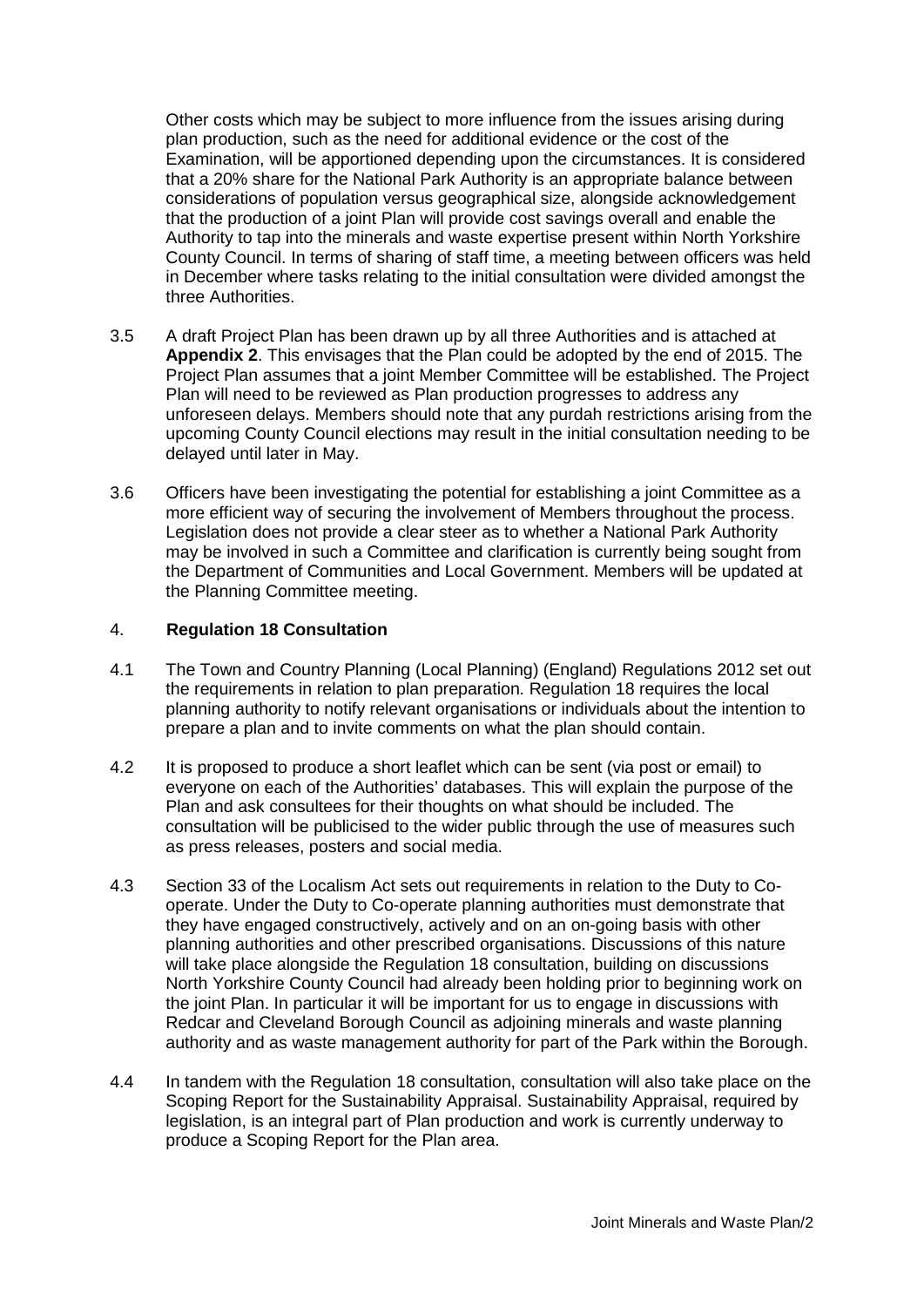- 4.5 Paragraph 8.3 of the North York Moors Statement of Community Involvement states that advertisements will be placed in local newspapers at key stages in the preparation of Local Development Framework documents. This was based upon the regulations in force at the time of its production which required advertisements to be placed in newspapers. This costly exercise, which it is thought did not generate a huge amount of additional interest, is no longer a legal requirement.
- 4.6 In order to provide the Authority with a degree of flexibility as to when to place advertisements in local newspapers, an amendment to the Statement of Community Involvement is required. Within paragraph 8.3 it is proposed to remove the words 'and key stages in the Local Development Framework' and to insert 'as appropriate' at the end of the first sentence. As there are no longer any regulations governing the production or amendment of a Statement of Community Involvement the Authority is entitled to make such an amendment. Other forms of communication and consultation, such as direct contact, press releases, social media and the Moors Messenger, are considered to be suitable methods of ensuring that the public are aware of and can be engaged in the plan preparation process. It is acknowledged that creating addendums to documents is not ideal and it is proposed that the entire Statement of Community Involvement be revised shortly when resources allow.

# 5. **Evidence Base**

5.1 Other work that is on-going relates to the evidence base. Options for defining Minerals Safeguarding Areas (as required by the National Planning Policy Framework) and for producing evidence relating to waste are currently being explored with the other participating Authorities. The Authority will also be providing a modest contribution towards a regional study exploring the potential to make use of marine aggregates.

# 6. **Next Steps**

- 6.1 Upon agreement to production of the joint Plan by North Yorkshire County Council and the City of York Council, the consultation as described in section 4 of this report will take place.
- 6.2 The consultation comments received will be taken into account in developing the Issues and Options, which in itself will be subject to consultation in Autumn 2013.
- 6.3 Legislation permitting, (see paragraph 3.6 above) procedures for setting up a joint Committee will also be put into place and it is probable that National Park Authority Members can be selected at their AGM in June*.*

# 7. **Financial and Staffing Implications**

- 7.1 The costs related to the Regulation 18 consultation can be met through the Policy budget for 2012/13 and 2013/14. Appropriate provision for further stages of the work and for the evidence base will be made in the budget for 2013/14.
- 7.2 In terms of staffing implications, the requirements relating to producing a joint Plan can be met via the existing staff resource in the Policy team.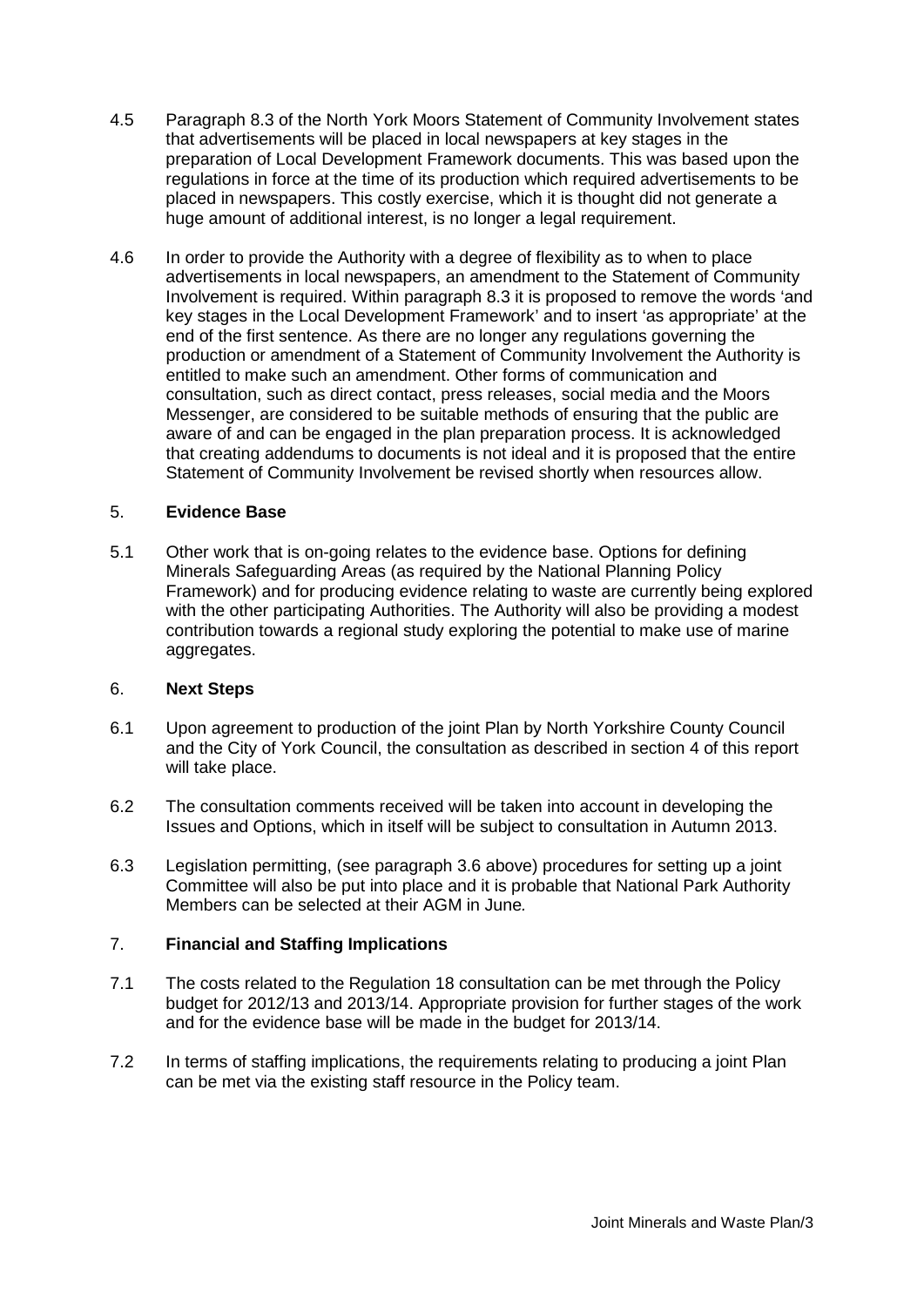# 8. **Sustainability Appraisal**

8.1 This Minerals and Waste Plan will be subject to Sustainability Appraisal and the sustainability implications will be addressed through production of the Plan.

# 9. **Legal Implications**

9.1 Regulation 18 consultation will be undertaken in accordance with the requirements of the Town and Country Planning (Local Planning) (England) Regulations 2012.

# 10. **Recommendation**

- 10.1 That Members note the content of the report.
- 10.2 That Members agree to the Memorandum of Understanding and authorise officers to make minor amendments to this.
- 10.3 That Members agree to the Project Plan.
- 10.4 That Members note the proposals for Regulation 18 consultation and provide any comments on the proposed process.
- 10.5 That Members agree to the amendment to the Statement of Community Involvement set out in paragraph 4.5.

Contact Officer: Andrea McMillan Planning Policy Officer Tel: 01439 772700 Ext 2538

#### **Background documents to this report File Ref. File Ref.**

1. Joint Minerals and Waste Plan file 3050/19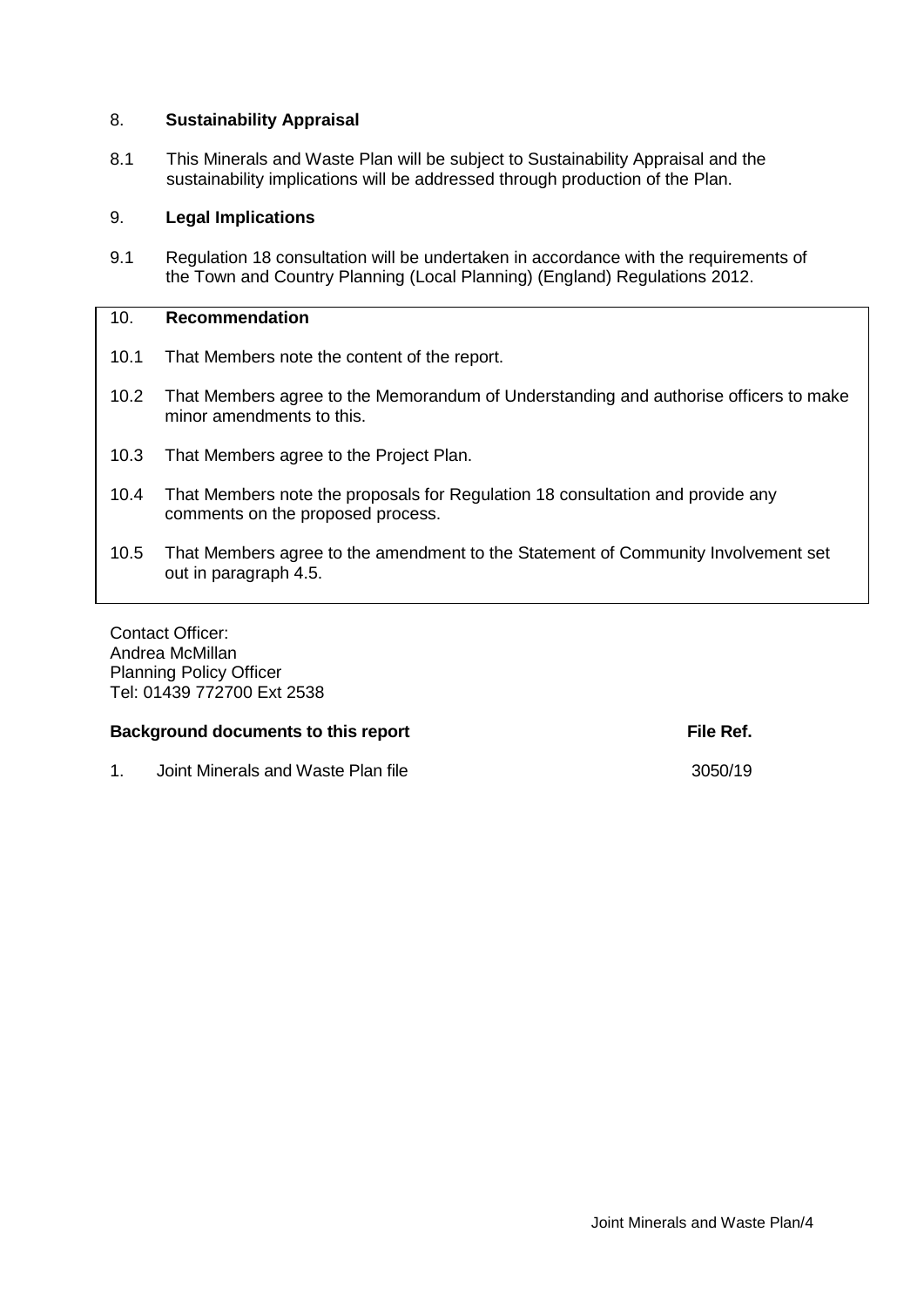Full name: Memorandum of understanding for joint working by public bodies.

# **DATED**

------------

# **MEMORANDUM OF UNDERSTANDING**

between

# **THE NORTH YORKSHIRE COUNTY COUNCIL**

and

# **THE CITY OF YORK COUNCIL**

**AND**

#### **THE NORTH YORK MOORS NATIONAL PARK AUTHORITY**

Joint Minerals and Waste Plan/5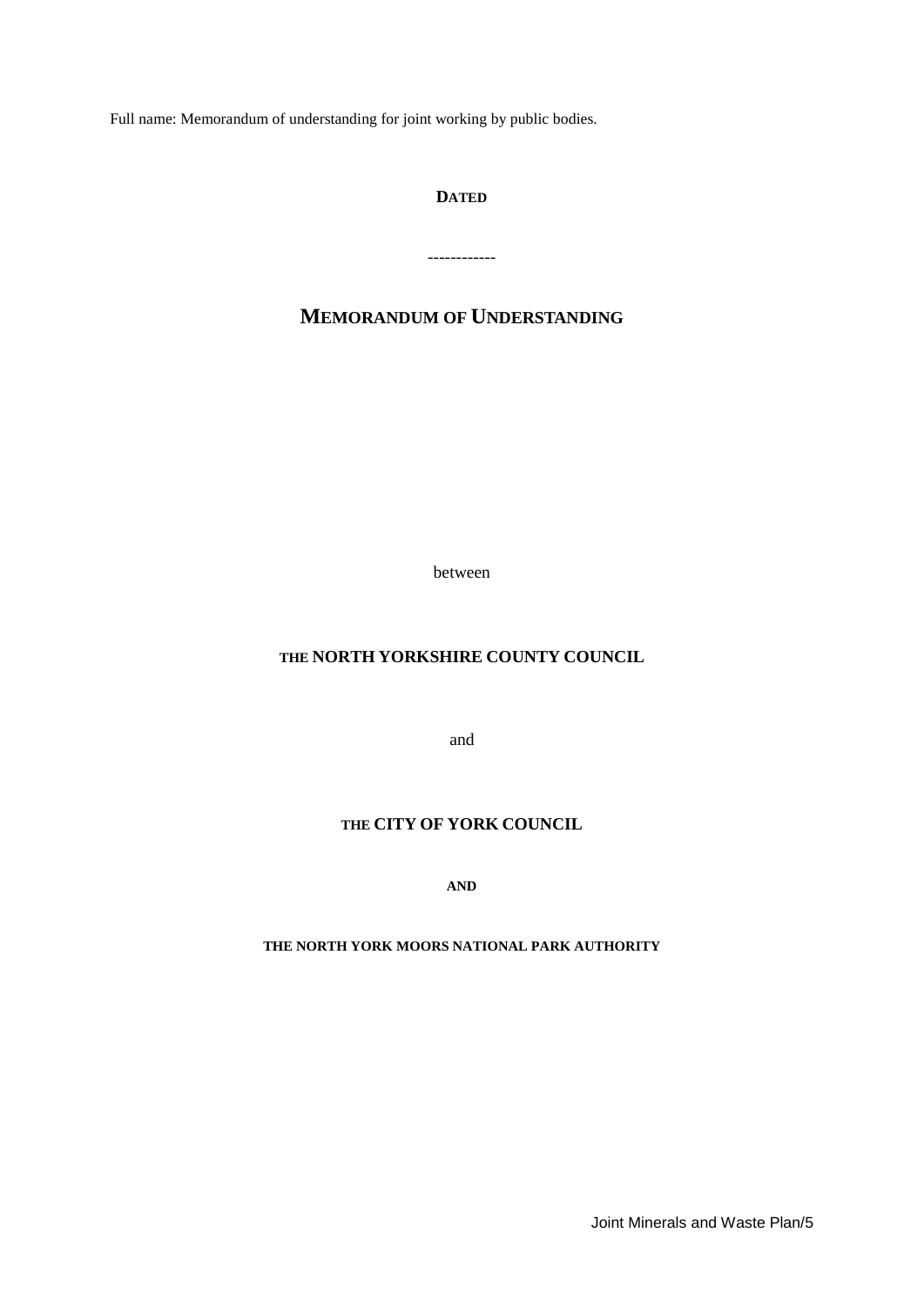# **CONTENTS**

# **CLAUSE**

| 1.               |  |
|------------------|--|
| 2.               |  |
| 3.               |  |
| $\overline{4}$ . |  |
| 5.               |  |
| 6.               |  |
| 7.               |  |
| 8.               |  |
| 9.               |  |
| 10.              |  |
| 11.              |  |

# **ANNEX**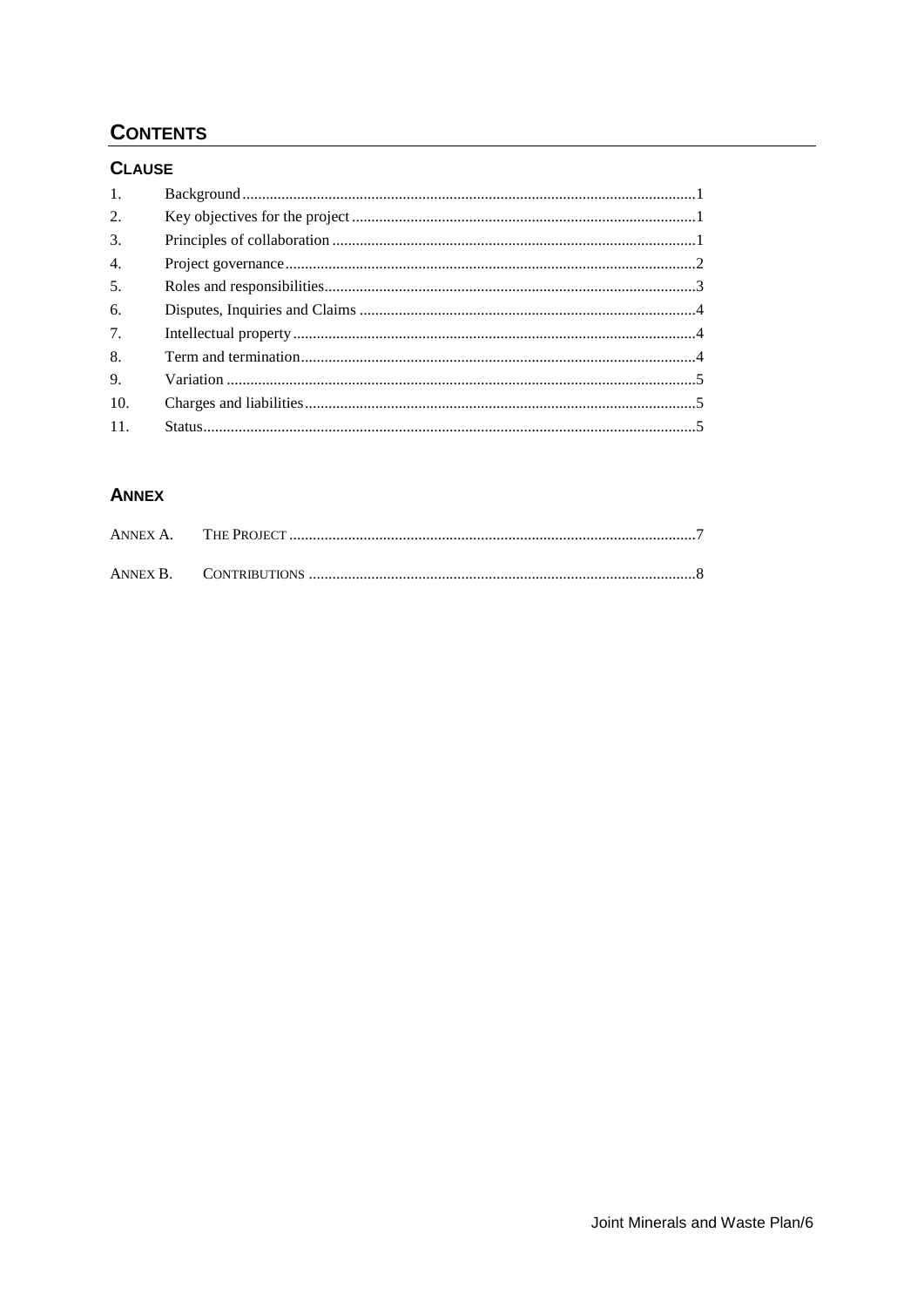#### **THIS AGREEMENT** is dated [DATE]

# **PARTIES**

The parties to this memorandum of understanding ("**MoU")** are:

**THE NORTH YORKSHIRE COUNTY COUNCIL** of County Hall, Racecourse Lane, Northallerton, North Yorkshire **("the County Council"**);

**THE CITY OF YORK COUNCIL** of [  $\qquad \qquad$  ] ("the City Council") and

**THE NORTH YORK MOORS NATIONAL PARK AUTHORITY** of The Old Vicarage, Helmsley, North Yorkshire (**"the National Park Authority"**)

# **BACKGROUND**

The County Council, the City Council and the National Park Authority have agreed to work together on the project detailed in [0](#page-12-0) to this MoU ("the **Project"**).

The parties wish to record the basis on which they will collaborate with each other on the Project. This MoU sets out:

the key objectives of the Project;

the principles of collaboration;

the governance structures the parties will put in place; and

the respective roles and responsibilities the parties will have during the Project.

### **KEY OBJECTIVES FOR THE PROJECT**

- The parties shall undertake the Project to achieve the key objectives set out in [0](#page-12-0) to this MoU ("**Key Objectives"**).
- The current position with regard to the Project and the contributions already made (financial and otherwise) are as detailed in [0](#page-12-0) to this MoU.

### **PRINCIPLES OF COLLABORATION**

- The parties agree to adopt the following principles when carrying out the Project (**Principles**):
	- collaborate and co-operate to ensure that activities are delivered and actions taken as required;
	- be accountable to each other for performance of the respective roles and responsibilities set out in this MoU;
	- communicate openly about major concerns, issues or opportunities relating to the Project;
	- adhere to statutory requirements and best practice. Comply with applicable laws and standards including EU procurement rules, data protection and freedom of information legislation.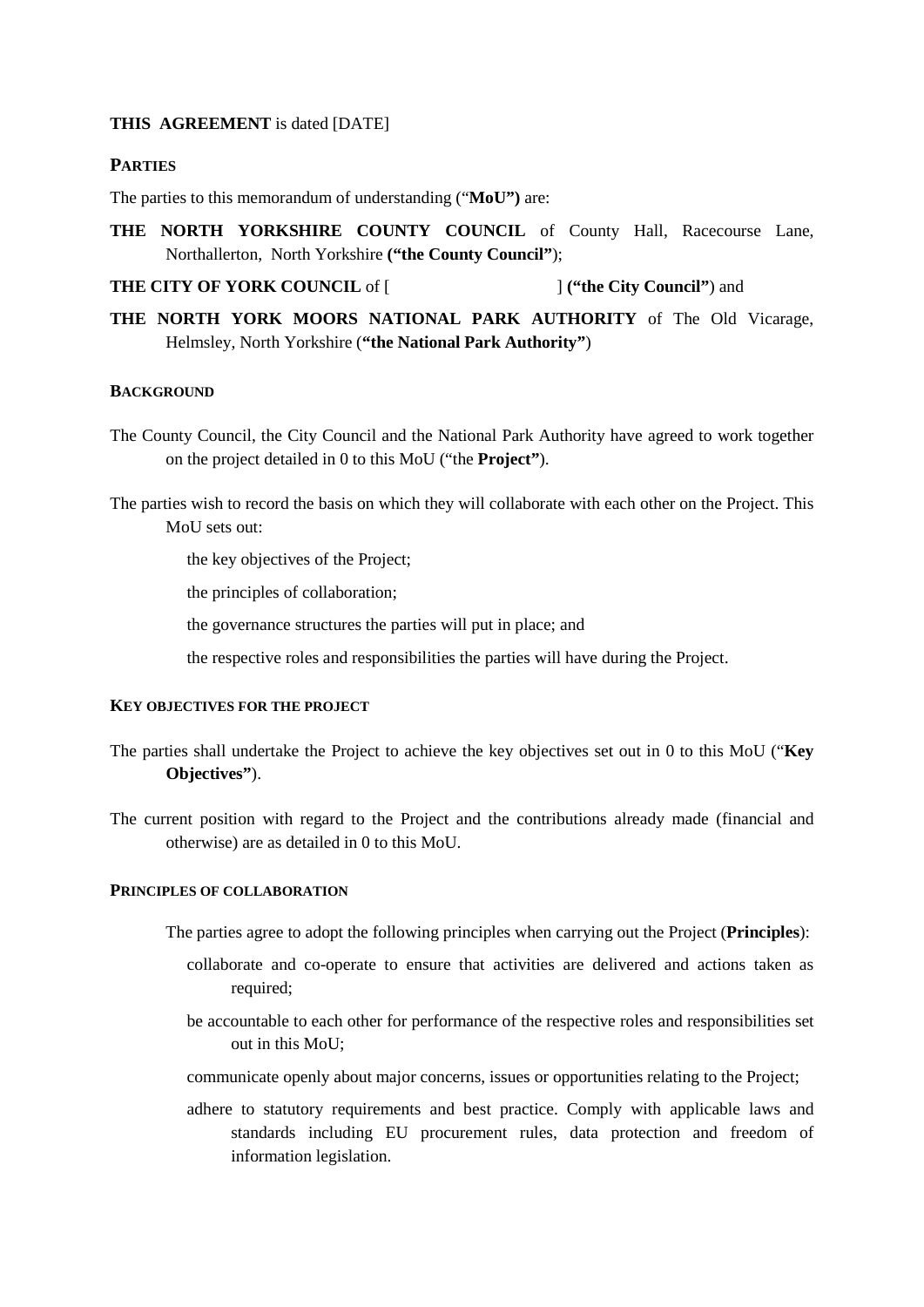act in a timely manner and respond accordingly to requests for support;

- deploy appropriate resources to fulfil the responsibilities set out in this MoU. [In particular the parties agree to make the contributions detailed in [0B](#page-13-0) to this MoU]; and
- act in good faith to support achievement of the Key Objectives and compliance with these Principles.

#### **PROJECT GOVERNANCE**

#### **Overview**

The governance structure defined below provides a structure for the development and delivery of the Project. It is recognised that the governance structure may change over time, particularly if a Joint Committee is established by the parties to carry out their respective Executive functions in connection with the Project.

### **Guiding principles**

The following guiding principles are agreed. The Project's governance will aim to:

provide strategic oversight and direction;

- be based on clearly defined roles and responsibilities at organisation, group and, where necessary, individual level;
- allocate decision-making responsibility to the appropriate level;
- provide coherent, timely and efficient decision-making; and
- correspond with the key features of the Project governance arrangements set out in this MoU.

#### **Members' Board**

- The **Members' Board** provides overall strategic oversight and direction to the Project. This group will initially consist of the Executive Committees (or equivalents) in each of the three parties to this MoU.
- Consideration is to be given to the establishment of a Joint Committee of the parties, to which each party's relevant Executive functions will be delegated. If and when that happens, the Joint Committee will become the Members' Board for the purposes of this MoU.

#### **Project Group**

- The Project Group will provide strategic management at Project and workstream level. It will provide assurance to the Members' Board that the Key Objectives are being met and that the Project is performing within the boundaries set by the Members' Board.
- The Project Board consists of representatives from each of the parties. The Project Board shall have responsibility for the creation and execution of the Project and will draw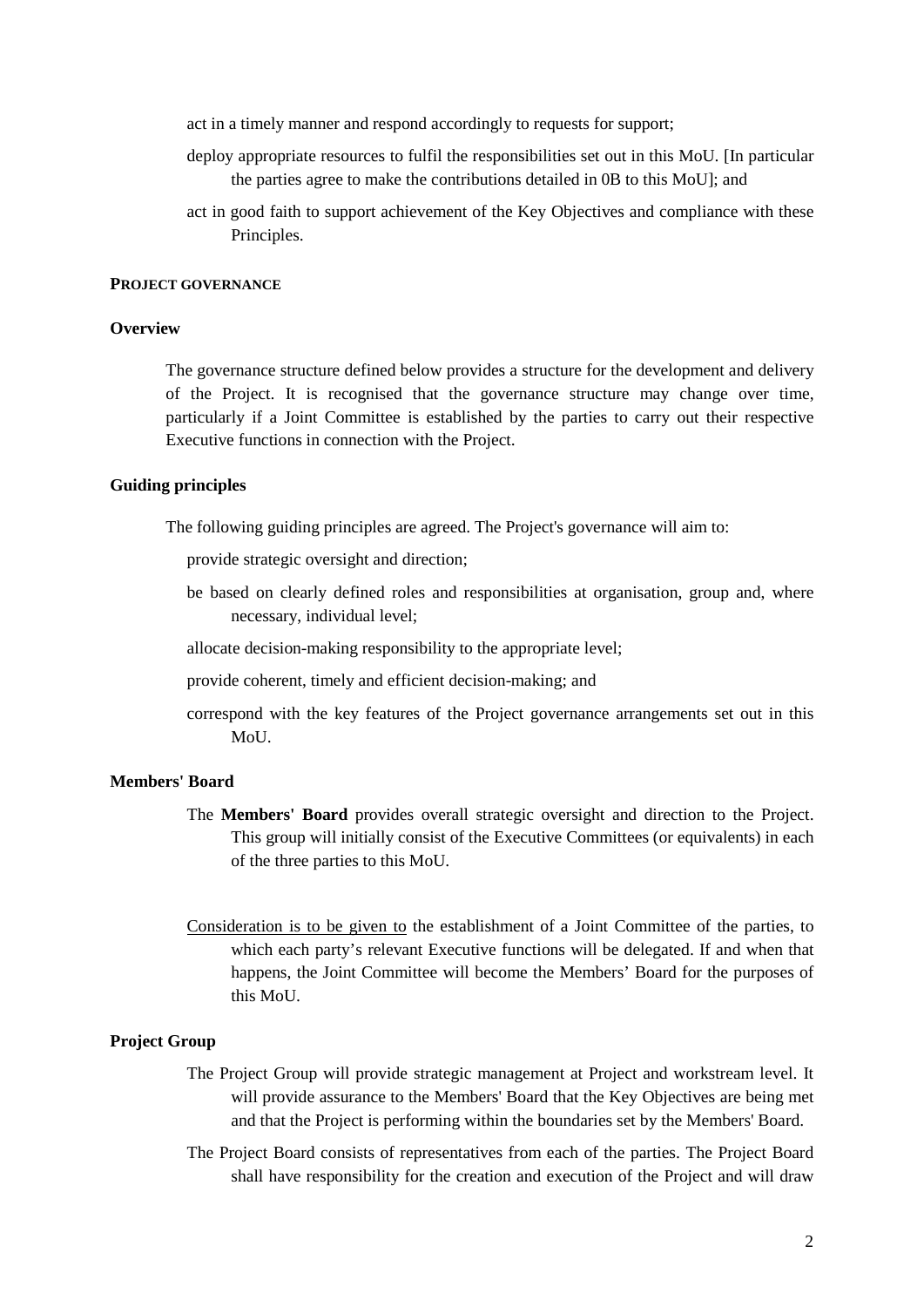on appropriate resources. The core Project Group members are:

Rob Smith - NYCC

Rebecca Harrison - CYC

Andrea McMillan – NYMNPA

Or any subsequent replacement staff nominated by the relevant authority

The Project Group shall meet as and when its members deem appropriate.

(c) The Project Group shall not incur any joint costs of the Project without unanimous agreement of the Project Group or (failing that) the Members' Board.

# **Reporting**

Project reporting shall be undertaken at three levels:

- **Project Group:** Minutes and actions will be recorded for each Project Group meeting. Any additional reporting requirement shall be at the discretion of the Project Group.
- **Members' Board:** Reporting shall be at key project stages as determined by the Project Group and agreed project plan
- **Organisational:** the Project Group members shall be responsible for drafting reports into their respective sponsoring organisation as required for review by the Project Group before being issued.

#### **ROLES AND RESPONSIBILITIES**

The parties shall undertake the roles and responsibilities to deliver the Project as may be allocated by the Members' Board or agreed by the Project Group.

# **DISPUTES, INQUIRIES AND CLAIMS**

- If any party has any issues, concerns or complaints about the Project, or any matter in this MoU, that party shall notify the other parties and they shall then seek to resolve the issue by a process of consultation. If the issue cannot be resolved within a reasonable period of time, the matter shall be escalated to the Members' Board for resolution.
- If any party receives any formal inquiry, complaint, claim or threat of action from a third party (including, but not limited to, claims made by a supplier or requests for information) in relation to the Project, the matter shall be promptly referred to the Project Group (or its nominated representatives). No action shall be taken in response to any such inquiry, complaint, claim or action, to the extent that such response would adversely affect the Project, without the prior approval of the Project Group (or its nominated representatives) save that this paragraph shall not fetter the ability of any party to comply with its statutory obligations.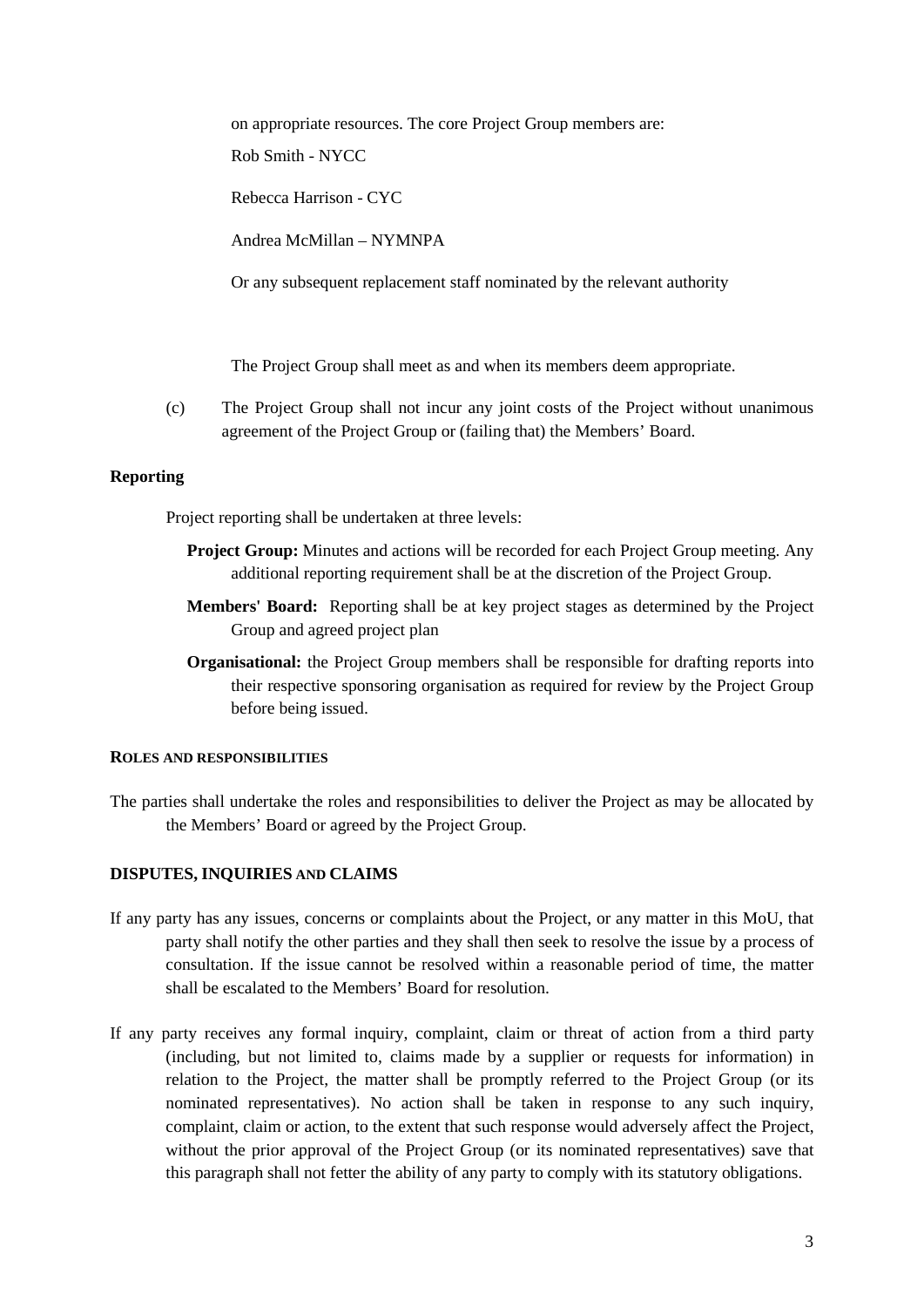#### **INTELLECTUAL PROPERTY**

- The parties intend that [notwithstanding any secondment] any intellectual property rights created in the course of the Project shall vest in the commissioning party or the party or parties whose employee/s created them
- Where any intellectual property right vests in any party in accordance with the intention set out above, that party shall grant an irrevocable licence to the other parties to use that intellectual property for the purposes of the Project or otherwise.

#### **TERM AND TERMINATION**

- This MoU shall commence on the date of signature by all the parties, and shall expire on the day when the Project documents (being the joint minerals and waste local plan) have been adopted by all parties and the time for any legal challenges have expired (or, if any legal challenges are made, the day upon which they are finally determined)
- Any party may terminate this MoU by giving at least three months' notice in writing to the other parties at any time.
- Any documents created in the course of the Project may be used by any of the parties for any purpose following termination of this MoU.

#### **VARIATION**

This MoU, including the Annexes, may only be varied by written agreement of the Members' Board. It is anticipated that supplemental memoranda will be created in the course of the Project to deal with specific aspects of it.

#### **CHARGES AND LIABILITIES**

- Except as otherwise provided, the parties shall each bear their own costs and expenses incurred in complying with their obligations under this MoU.
- The parties agree to share the costs and expenses arising in respect of the Project between them to the extent recorded in [0B](#page-13-0) to this MoU.
- All parties shall remain liable for any losses or liabilities incurred due to their own or their employees' actions and no party intends that any other party shall be liable for any loss it suffers as a result of this MoU.

#### **STATUS**

This MoU is not intended to be legally binding, and no legal obligations or legal rights shall arise between the parties from this MoU. The parties enter into the MoU intending to honour all their obligations.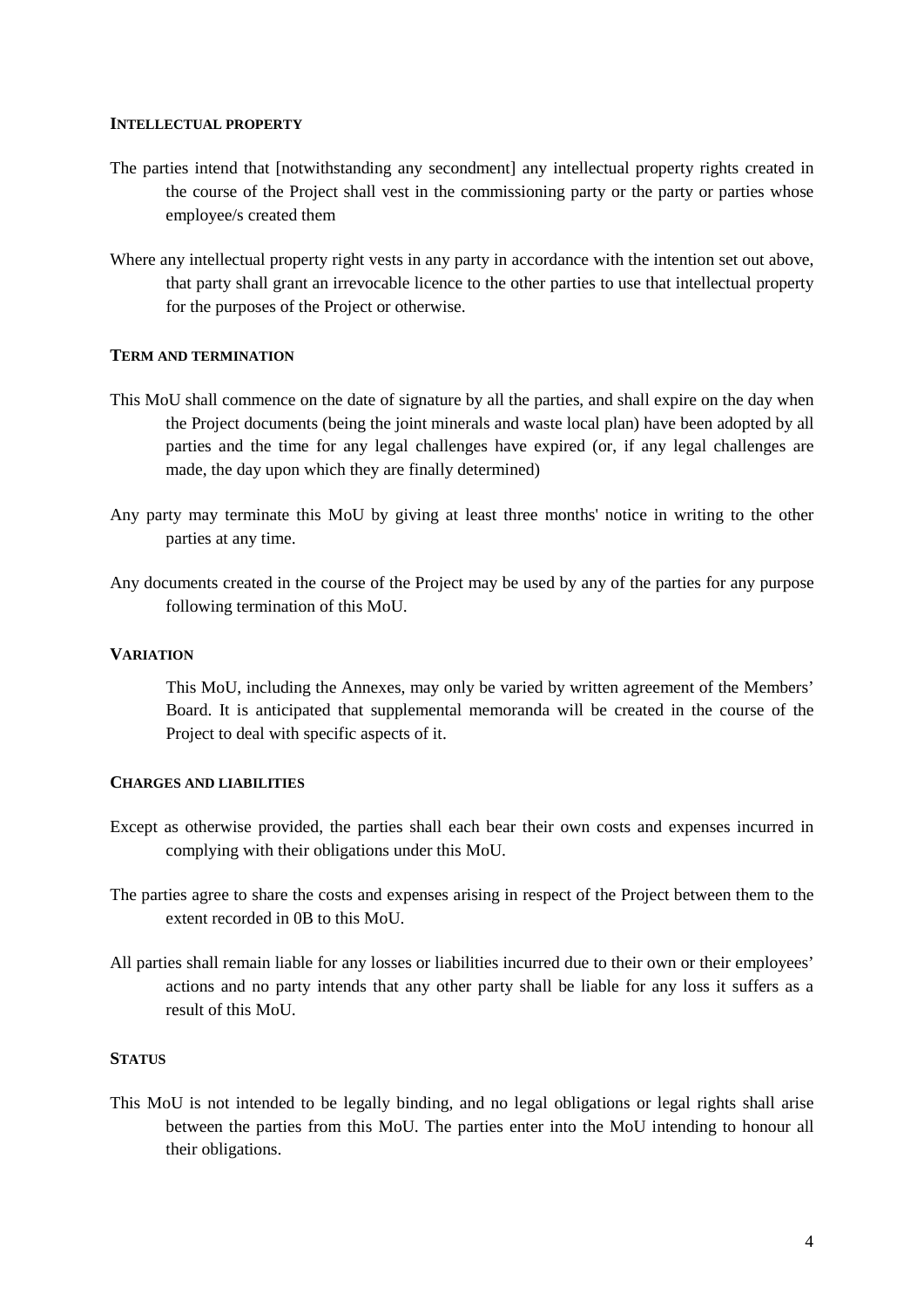Nothing in this MoU is intended to, or shall be deemed to, establish any partnership or joint venture between the parties, constitute either party as the agent of the other party, nor authorise either of the parties to make or enter into any commitments for or on behalf of the other party.

| Signed for and on behalf of THE NORTH<br>YORKSHIRE COUNTY COUNCIL<br>Signature:<br>Name:<br>Position:<br>Date:                                                          | <br> |  |  |  |  |  |  |  |
|-------------------------------------------------------------------------------------------------------------------------------------------------------------------------|------|--|--|--|--|--|--|--|
| Signed for and on behalf of THE CITY OF<br>YORK COUNCIL<br>Signature:<br>Name:<br>Position:<br>Date:                                                                    | <br> |  |  |  |  |  |  |  |
| Signed for and on behalf of THE NORTH<br><b>YORK</b><br><b>MOORS</b><br><b>NATIONAL</b><br><b>PARK</b><br><b>AUTHORITY</b><br>Signature:<br>Name:<br>Position:<br>Date: |      |  |  |  |  |  |  |  |
| <b>CONTACT POINTS</b><br>The North Yorkshire County Council<br>Name:<br>Office address:<br>Tel No:<br>E-mail Address:                                                   |      |  |  |  |  |  |  |  |
| The City of York Council<br>Name:<br>Office Address:<br>Tel No:                                                                                                         |      |  |  |  |  |  |  |  |

**The North York Moors National Park** 

.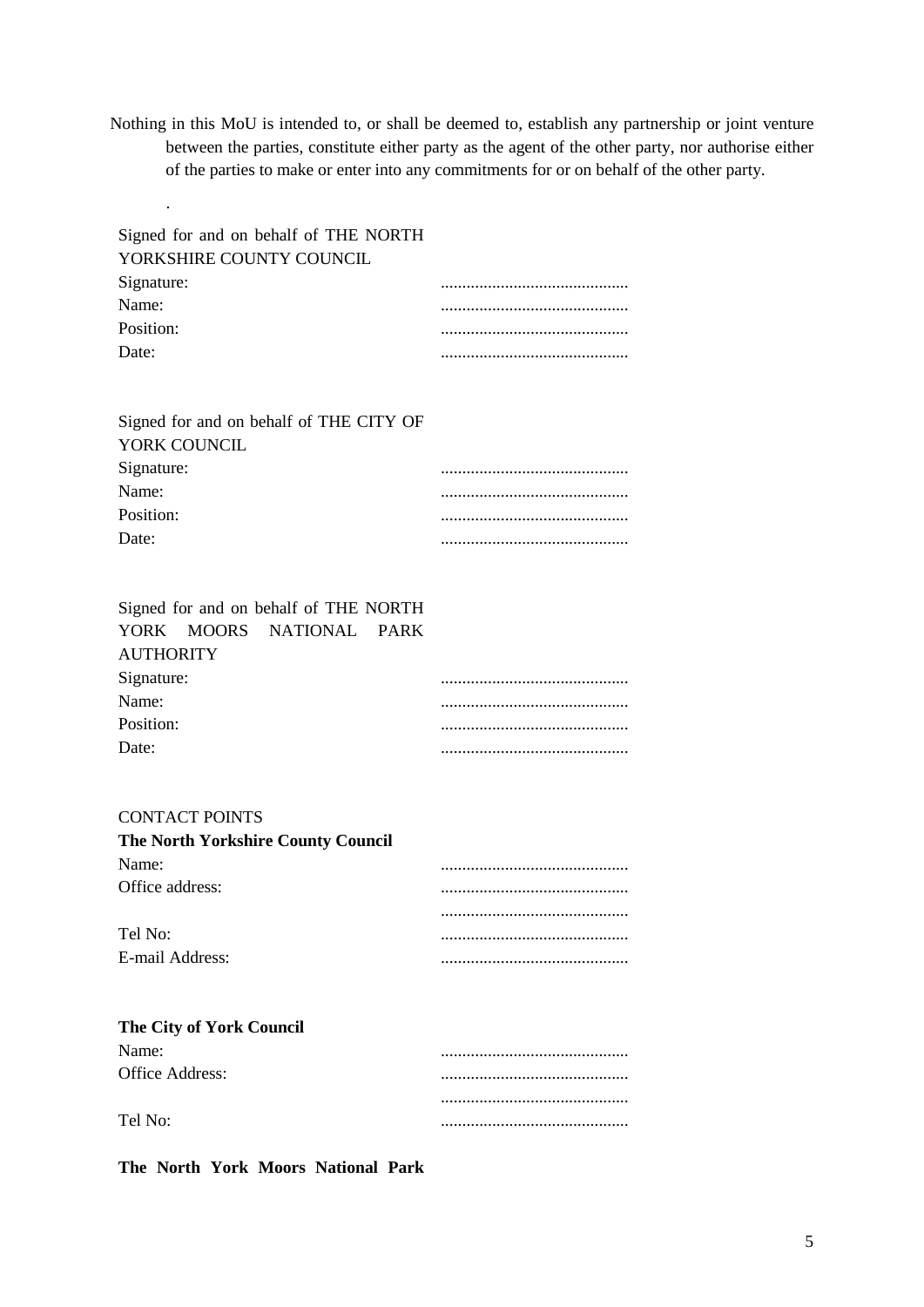# Authority

| Name:           |  |
|-----------------|--|
| Office Address: |  |
|                 |  |
|                 |  |
| Tel No:         |  |
| E-mail Address: |  |
|                 |  |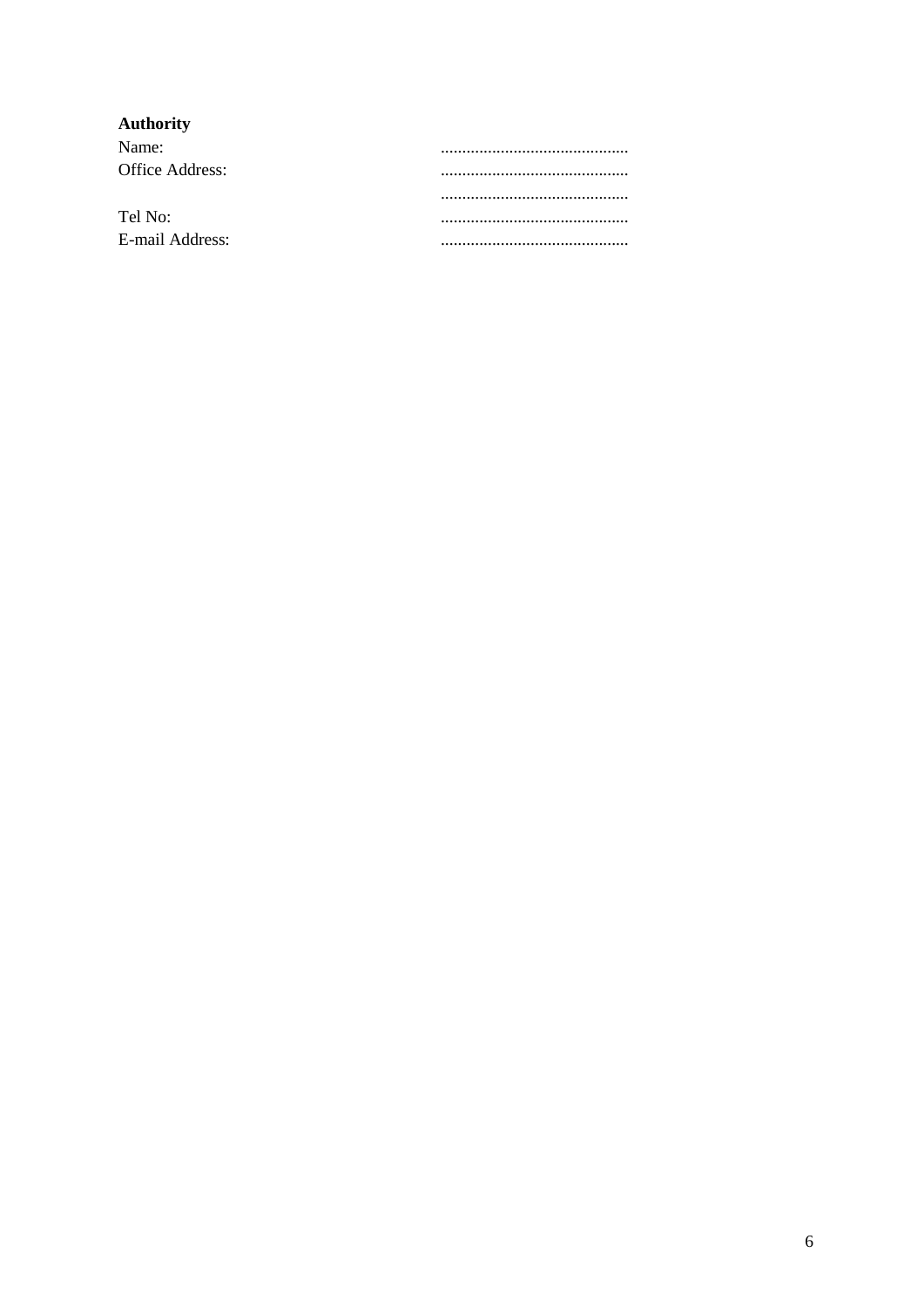# **The Project**

### <span id="page-12-0"></span>**Project overview**

The preparation and adoption of a statutory joint minerals and waste local plan for the North Yorkshire County Council, City of York and North York Moors National Park areas in accordance with a project plan agreed jointly by the parties. That project plan will provide for gathering evidence, carrying out consultation, and submitting the draft local plan for independent examination prior to its adoption by all parties to this MoU.

# **The Key Objectives**

To undertake tasks as necessary to deliver the key stages of the agreed project plan in accordance with the timescales established in the project plan

To keep the agreed project plan under review and to seek and agree amendments to the project plan as necessary during the life of the project

To contribute appropriate resources as necessary to support the delivery of the project and in accordance with the principles established in this MoU

To proceed to adopt the joint minerals and waste local plan following independent examination or to undertake any necessary subsequent steps to make the Plan 'sound' and then proceed to adoption.

# **The existing position and contributions already made**

Agreement has been reached in principle on the production of a joint minerals and waste local plan and that all parties have contributed equally to the development of the joint project plan and that the intention is to implement the joint project upon confirmation of member agreement within all three authorities and upon completion of the MoU.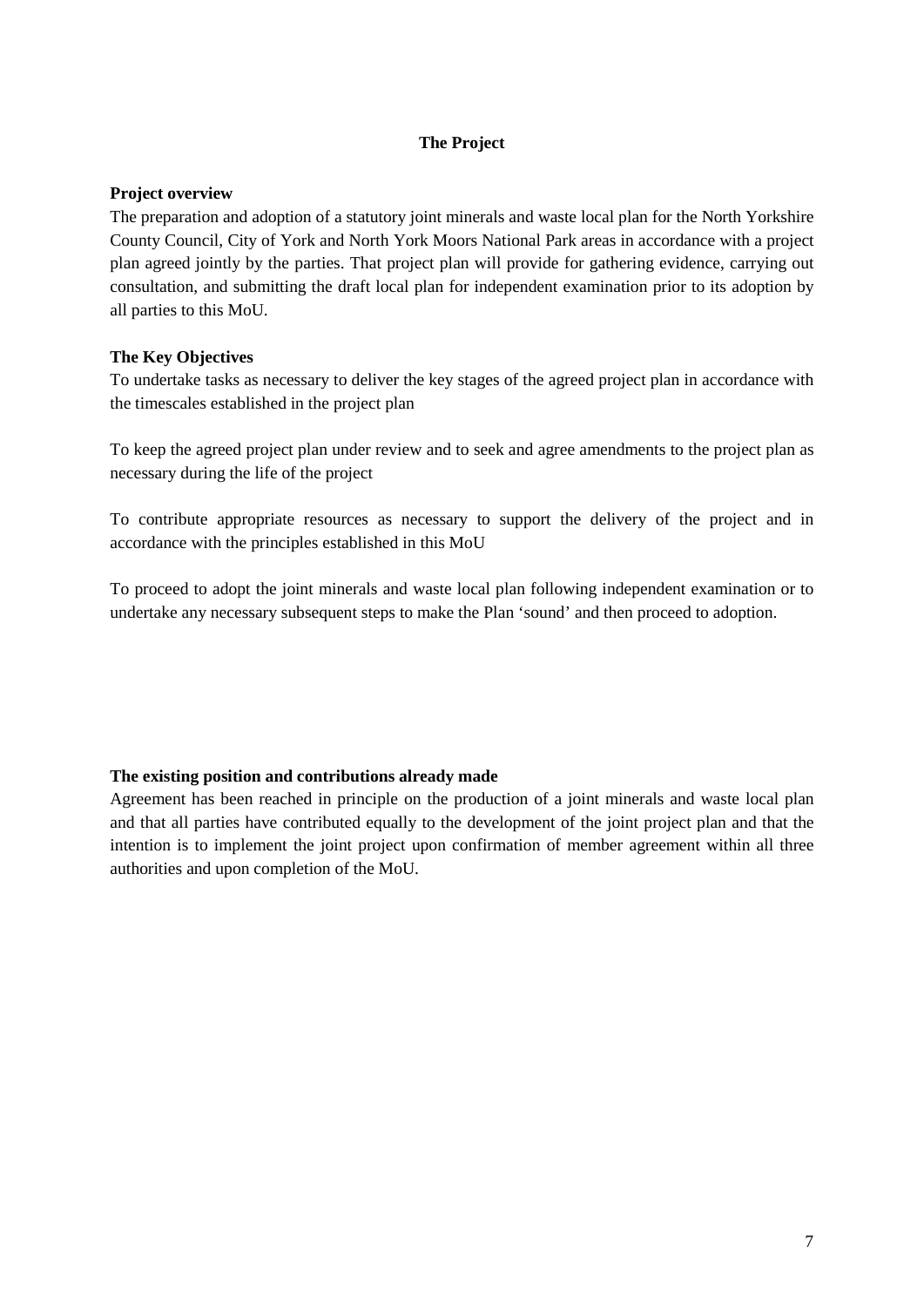# **Contributions**

<span id="page-13-0"></span>1. Each party will contribute staff resources as necessary to support delivery of the project in accordance with the agreed project plan and in accordance with the allocation of tasks as may be agreed by the Project Group

# **Exclusions from joint costs**

2. Each party will bear its own costs with regard to obtaining any additional evidence necessary to ensure that an adequate and compatible evidence base for the plan exists across the joint area, where relevant and reasonable, and the costs of any additional consultation activity not provided for in the project plan or agreed by the project board

In particular this will include, where not already done, an audit of current minerals and waste sites/infrastructure, the identification of minerals resource distribution and potential minerals safeguarding and consultation areas, assessment of the distribution of potentially viable sand and gravel resources, analyses of existing waste arisings data and current capacity, and a projection of future arisings and capacity gap.

The costs of specialist and professional support for work relating to any party's specific interests in the Project are not to be a joint cost of the Project.

# **Joint Costs**

- 3. The costs of any joint evidence base work including matters procured (whether jointly or by any one or more parties) for the purposes of the Project, joint consultation activity and document production and printing to be apportioned on the following basis 55:25:20 (NYCC:CYC:NYMNPA) or as is appropriate and reasonable where costs have not arisen proportionately across the three authorities.
- 4. The joint costs of Examination in Public (including Inspector's fees, legal fees and any other professional support fees deemed to be necessary by the project board, Programme Officer and venue costs) to be apportioned on the following basis 55:25:20 (NYCC:CYC:NYMNPA) or as is appropriate and reasonable where costs have not arisen proportionately across the three authorities.

#### **Costs of and following adoption**

5. Each party shall bear its own costs in relation to adoption and any post adoption activity relating to the joint plan. For the avoidance of doubt this includes the costs of any legal challenge to the adopted plan.